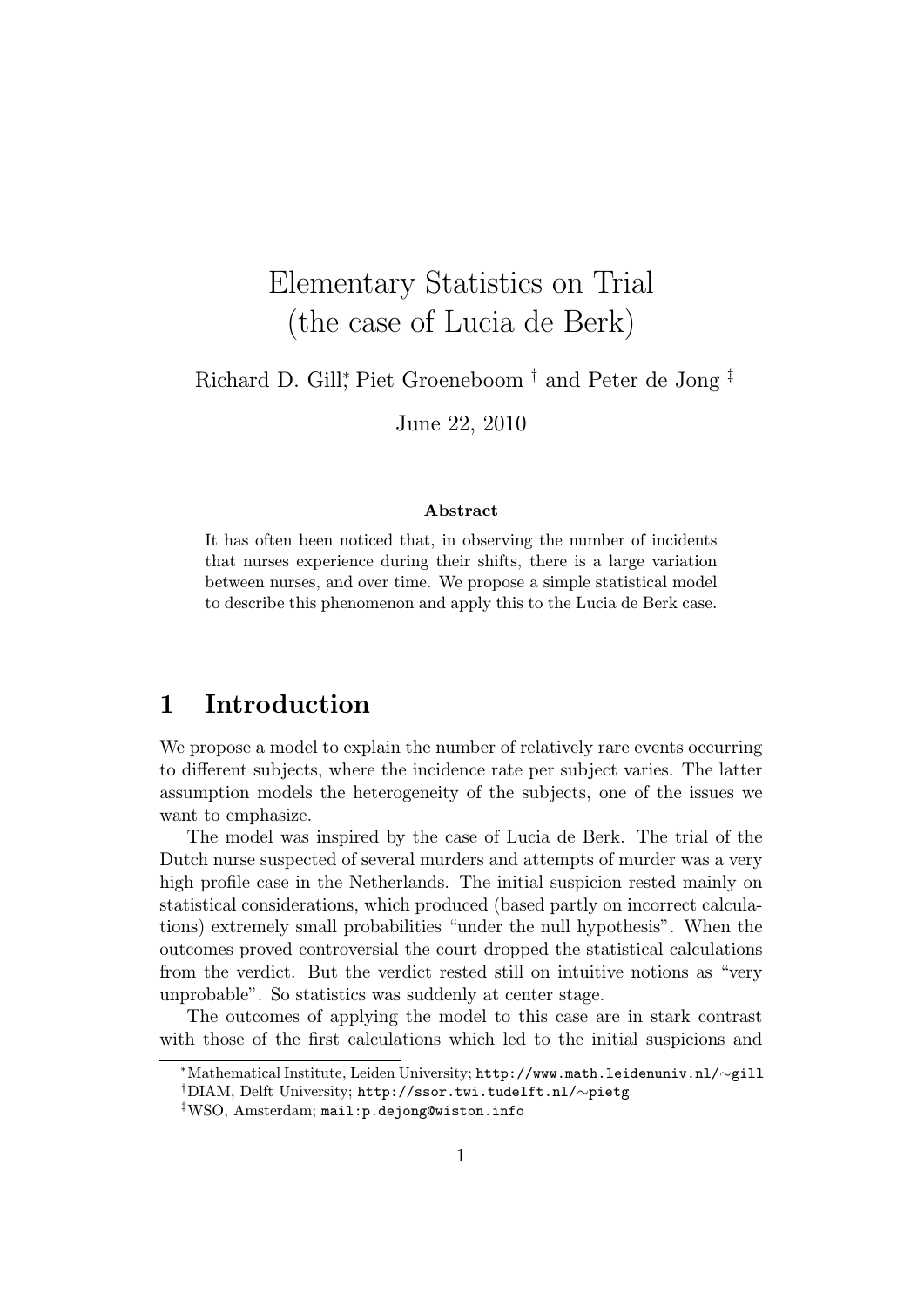were instrumental in determining the atmosphere surrounding the trial and subsequent hysteria. Since then the trial of Lucia de Berk has resulted in acquittal and the trial is seen as one of the major miscarriages of justice in the Dutch Judicial system. Accordingly the emphasis of this paper has shifted towards the lessons to be learned from this involvement of statistics with judicial matters.

The main result is that under the assumption of heterogeneity, the probability of experiencing a number of incidents (7) that led to Lucia's conviction is about one in seven. Moreover the probability of experiencing a far greater number of incidents, equalling the number suspicious incidents (solely because occurring in the shift of Lucia de Berk) (13) is, although smaller, certainly not negligibly small: almost one in twenty-six.

Section 2 introduces the model and contains the actual calculations. Section 3 defends the assumption of heterogeneity. This section is the most extensive and the most heterogeneous one. It not only has to deal with the data and the data collection, it also touches on more general issues. An important aspect is the analysis of the assumptions underlying the application of the hypergeometric distribution. Finally we find that the initial conclusions are very sensitive to small errors in the observed data.

In an appendix 5 we present the data in some detail, since there has been some confusion over which incidents had been counted as 'suspicious' incidents. We try to settle this aspect definitively.

## 2 The model and some calculations

#### 2.1 The model

We model the incidents that a nurse experiences as a homogeneous Poisson process on the positive halfline, with a nurse-dependent intensity  $\lambda$ . As is well-known, a Poisson process is used to model incoming phone calls during non-busy hours, fires in a big city, etc. Since we believe the incidents to be rare, a Poisson process is an obvious choice for modeling the incidents that a nurse experiences.

Our approach models two separate phenomena. Firstly, the intensity of nurses seeing or reporting incidents (see e.g. subsection 3.2) is modeled parametrically, and we take as the distribution of the intensity  $\lambda$  over nurses the  $\text{Gamma}(\rho, \rho/\mu)$  distribution. Secondly, the number of incidents happening to a nurse on duty depends on the intensity  $\lambda$  and the time interval she is working, and follows the Poisson distribution. Using this model, our sample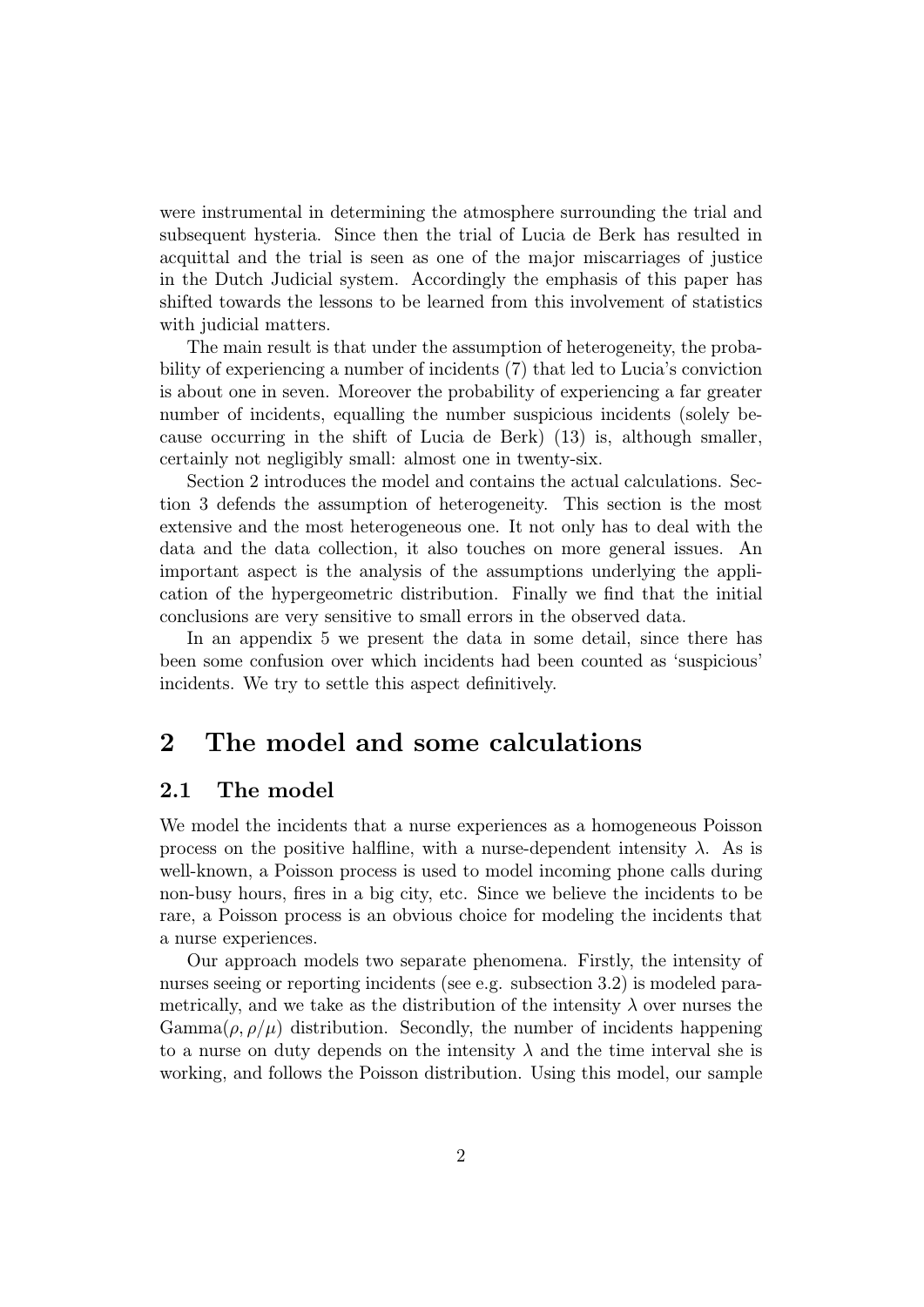consists of realizations of the random variable

$$
(L, T, N),
$$

where L has a Gamma $(\rho, \rho/\mu)$  distribution, and N, conditionally on  $L = \lambda$ and  $T = t$ , has a Poisson distribution with parameter  $\mu = \lambda t$ . The random variable T represents the time interval in which incidents take place (for a particular nurse). So, if there are  $n$  nurses, we deal with a sample

$$
(L_1, T_1, N_1), \ldots, (L_n, T_n, N_n),
$$

of independent random variables, all having the same distribution  $(L, T, N)$ . The random variable  $N_i$  represents the number of incidents nurse i experiences in the time interval  $T_i$ . As a somewhat arbitrary choice, we will take  $\rho = 1$ , thus the intensity  $\lambda$  is exponentially distributed. This implies, among other things, that it can easily happen that one nurse has twice the incident rate of another nurse. <sup>1</sup>

The statistical problem boils down to the estimation of the Poisson parameter  $\mu$ .

We use Derksen and de Noo's revised data set [2], taking account of incidents among the other nurses (which formerly were taken to be, by definition, not suspicious), and removing incidents and deaths for which Lucia was deemed innocent (not charged with murder or attempted murder, presumably because these events were medically speaking "expected to happen, when they actually did"). The numbers can be confusing: The verdict in 2004 is based on 7 murders and 3 attempts of murder. We 'only' use 7 incidents, disregarding two incidents that fall outside any of the data sets used for statistical calculations, (because these cases fell outside the timeframe or the hospitals for which data were available) and one incident that occurred outside Lucia's shift. The latter may seem somewhat strange but we believe the court ordered the same to the statistician for the prosecution (see 5).

We will also give results for the data set obtained when we do not treat Lucia so generously: a number of incidents removed by order of the courts as well as those removed by Derksen are put back. We will see that though this has a big effect on the number of incidents in her shifts (raising from 7 to 13), its effect on our final conclusion is small.

<sup>&</sup>lt;sup>1</sup>The probability of this event is  $2/3$ ; in fact the probability of a incidence rate of a factor k times that of another nurse is  $2/(k+1)$ . This does not mean a serious flaw in the choice of the model since two times a "small" quantity results in a "small" quantity.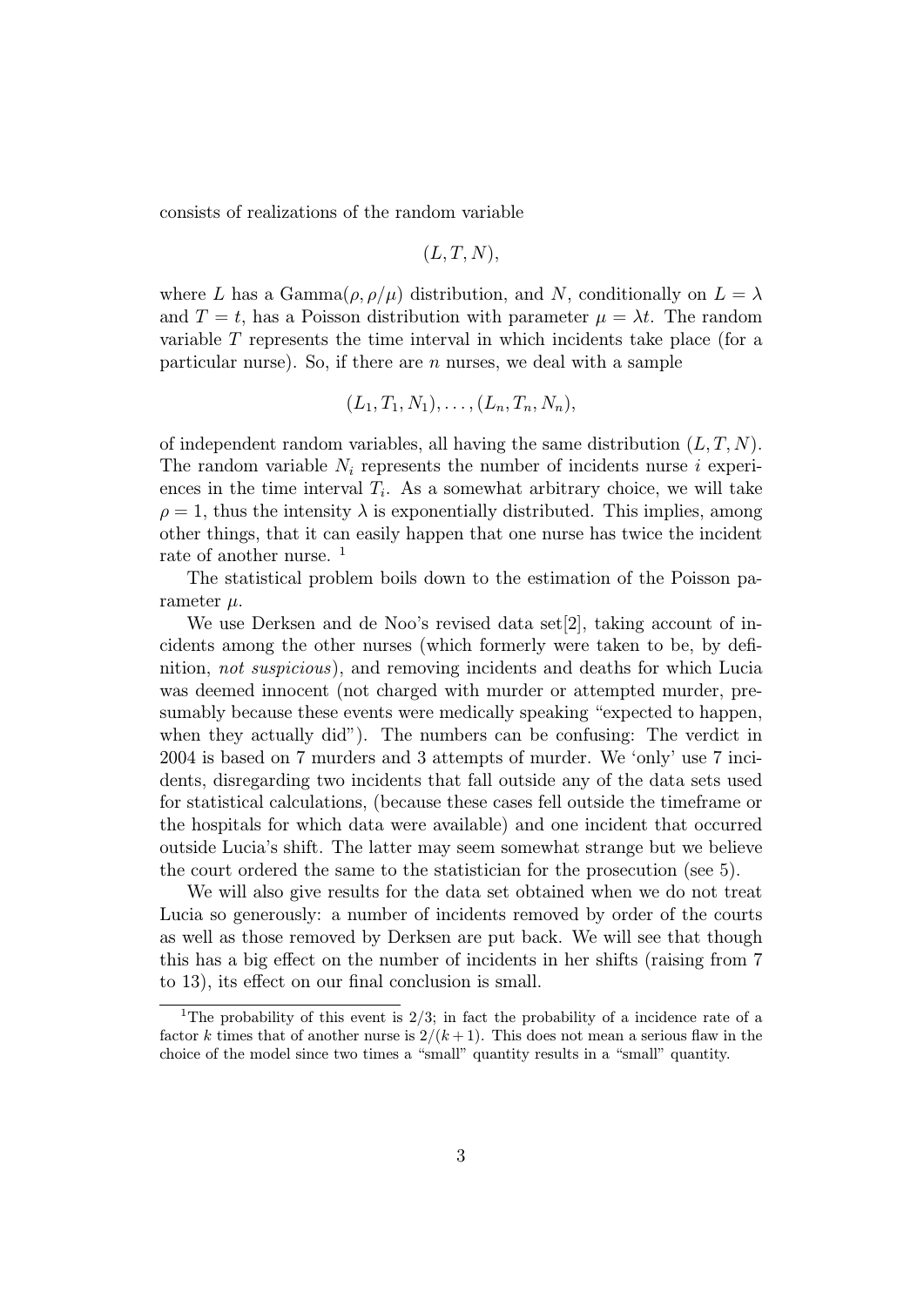#### 2.2 The numbers and the calculations

Combining the Juliana Children's Hospital and the two wards of the Red Cross Hospital, Lucia had 203 shifts, 7 incidents. It is not clear whether this combination works out pro or contra Lucia. This depends on whether she did proportionately more or less shifts at the different wards, and whether the overall mean incident rate is larger or smaller at each ward.

The total number of incidents is not clear: It varies between 26 and 30, depending on the total number of incidents at RKZ-42 (varying between 10 and 14). This constitutes a major flaw in the investigation: the data collection is irreproducible and lacks rigorous methods and definitions. It crucially depended on the memory of people who knew what was sought after. We will return to this in section 3. We follow the court by letting 4 incidents disappear from the shifts of Lucia; the incidents have not been moved to other shifts, they have been declassified as incident. We'll take the overall probability of an incident per shift to be the ratio of total incidents to total shifts,  $\mu = 26/1734$ . If we take a shift to be our unit time interval, then this would be a moment estimate of the mean intensity of incidents  $EL$ . This means, that, conditionally on  $T = 203$ , the number of incidents for Lucia follows a mixture of Poisson random variables with parameter 203L, where the intensity L has a Gamma $(1, 1/\mu)$  distribution, which is in fact the exponential distribution on  $[0, \infty)$  with first moment  $\mu$ . Thus on average, an innocent Lucia would experience  $203 \cdot \mu = 203 \cdot 26/1734 \approx 3.04383$  incidents.

The probability of having 7 or more incidents is given by:

$$
\frac{1}{\mu} \int_0^\infty \mathbb{P}\left\{N \ge 7 | L = \ell, T = 203\right\} e^{-\ell/\mu} d\ell
$$

It is well-known from elementary calculus that, for a random variable  $N$ , which is distributed according to a Poisson( $\lambda$ ) distribution, we have:

$$
\mathbb{P}{N \ge n} = 1 - \sum_{k=0}^{n-1} \mathbb{P}{N = k} = \frac{1}{(n-1)!} \int_0^{\lambda} e^{-x} x^{n-1} dx.
$$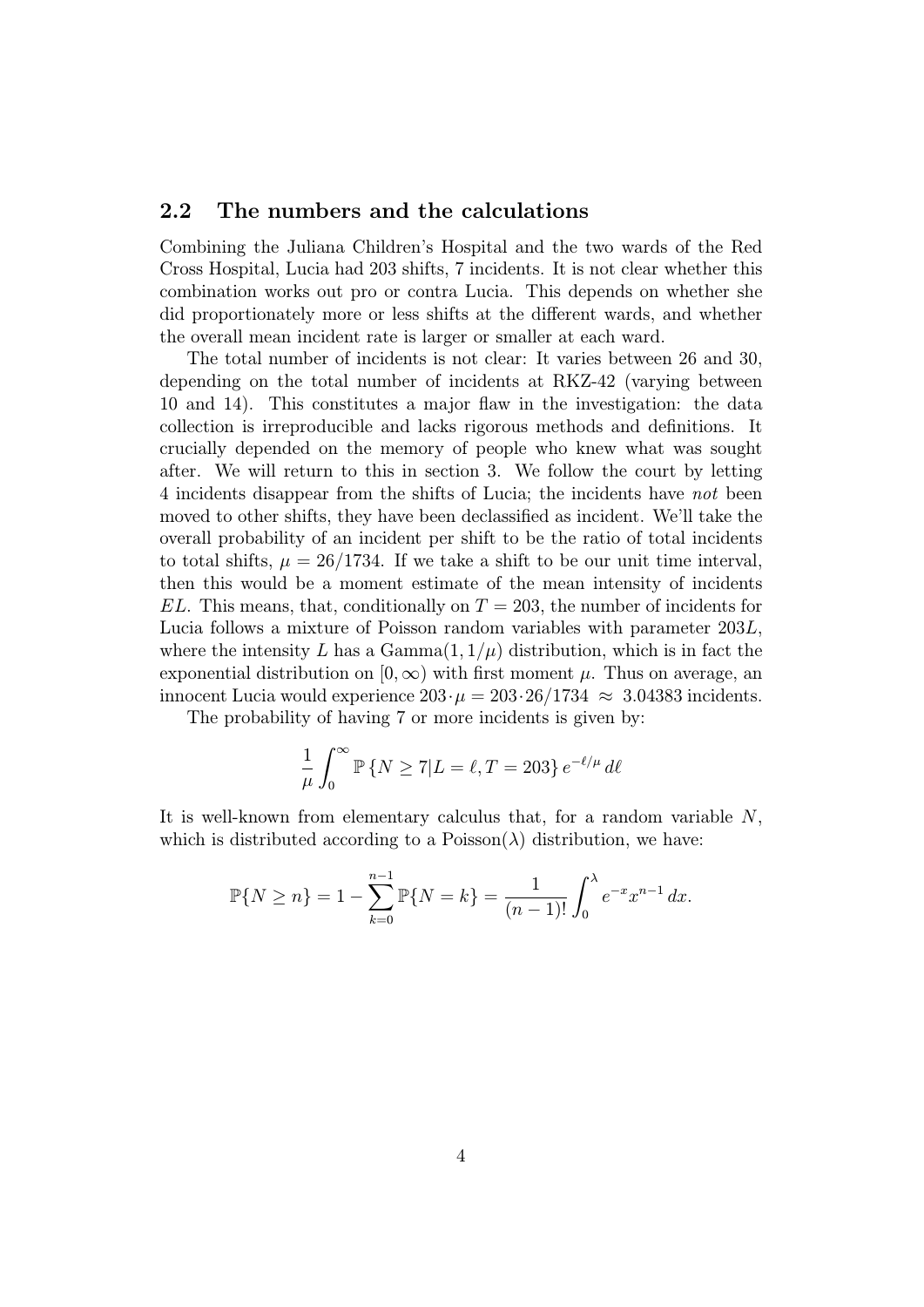So we find:

$$
\frac{1}{\mu} \int_0^\infty \mathbb{P} \{ N \ge n | L = \ell, T = t \} e^{-\ell/\mu} d\ell
$$
  
= 
$$
\frac{1}{(n-1)! \mu} \int_0^\infty \left\{ \int_0^{t\ell} e^{-y} y^{n-1} dy \right\} e^{-\ell/\mu} d\ell
$$
  
= 
$$
\frac{1}{(n-1)!} \int_0^\infty e^{-\{1+1/(t\mu)\}y} y^{n-1} dy
$$
  
= 
$$
\frac{1}{(1+1/(t\mu))^n}
$$
  
= 
$$
(\frac{t\mu}{1+t\mu})^n.
$$

This is the geometric distribution with parameter  $\frac{1}{1+t\mu}$ . With  $n = 7$  and  $t\mu = 3.04383$  this yields 0.13690, just a bit smaller than one in seven.

A picture of the probalilities  $\mathbb{P}{N \ge k | T = 203}, k = 1, 2, ...$  is shown in Figure 1.



Figure 1: Probabilities (in the model) that the number of incidents in 203 shifts for one nurse is at least  $1,2,3,...$ , if  $\mu = 26/1734$ . The probabilities are given by the heights of the columns above  $1, 2, 3, \ldots$ , respectively.

A more unfavourable conclusion can be obtained for Lucia, if we do not follow first the court and then Derksen in removing incidents from the statistics. This results in two incidents occurring within a shift of Lucia, for which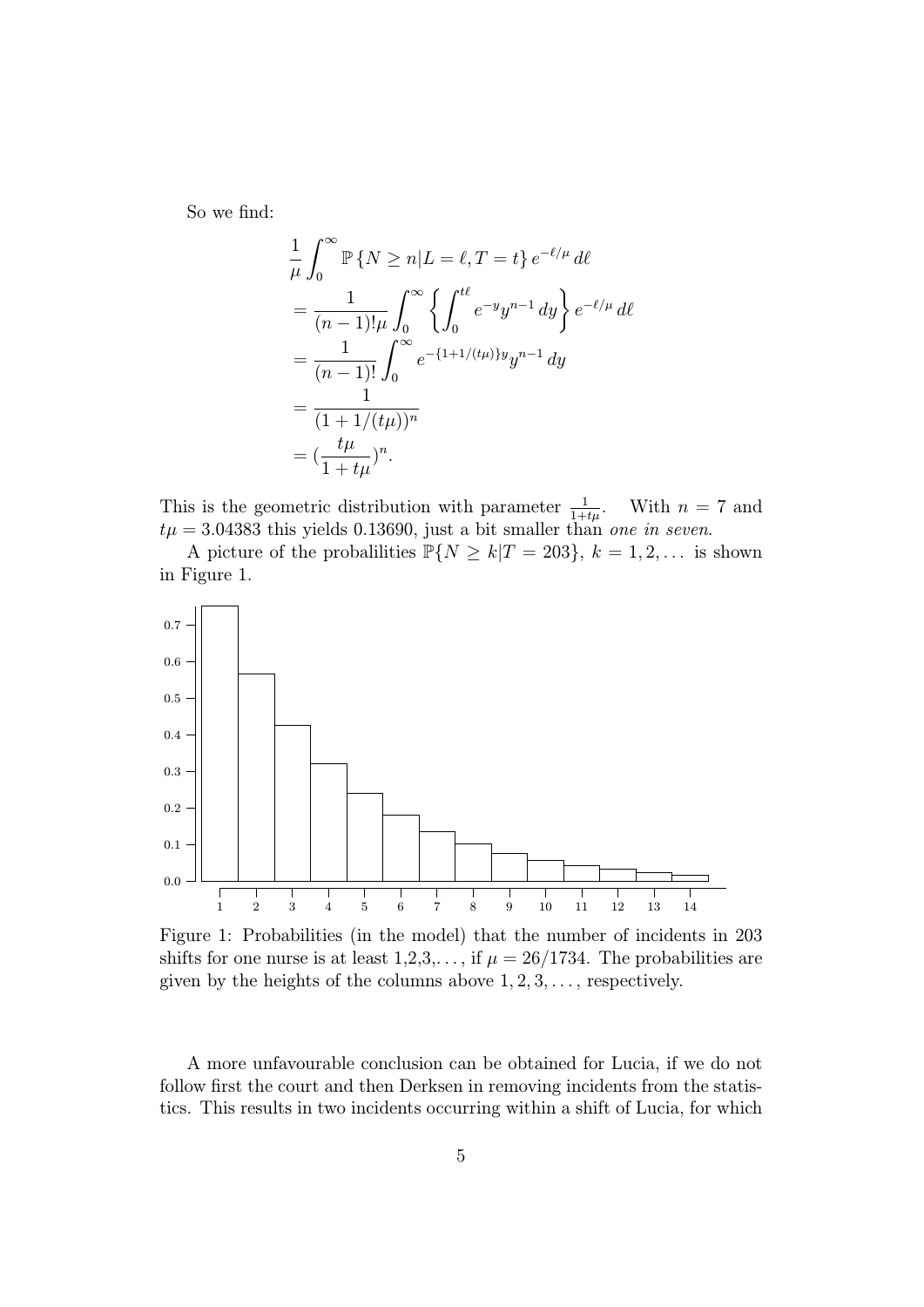she not found guilty. Further we reintroduce four incidents that had been omitted by Derksen and the court, adding these incidents to the total number of incidents. This amounts to 13 incidents in Lucia's shifts, out of a grand total of 30 incidents in 1734 shifts. Taking again  $\rho = 1$  we find the probability 0.03850 or one in twenty-six.

Heterogeneity of any kind increases the variation in the number of incidents experienced by a randomly chosen nurse over a given period of time (given number of shifts). From the well-known relations

$$
E(X) = E(E(X|Y)),
$$
  
 
$$
var(X) = E(var(X|Y)) + var(E(X|Y)),
$$

it follows that whereas for a Poisson distributed random variable variance and mean are equal, for a mixture of Poisson's (with different conditional means), the variance is larger than the mean. So if some nurses experience more or less incidents than other for "innocent" reasons as mentioned below, in all cases the end-result is overdispersion caused by heterogeneity. Applied to the current model which is geometric with parameter  $\frac{1}{1+t\mu}$ :

$$
var(N) = (1 + t\mu)^2 - (1 + t\mu) = t\mu + (t\mu)^2,
$$

where the latter term neatly splits over the expected variance of the Poisson process plus the variance of the conditional parameter of the Poisson process which we assumed to be exponential<sup>2</sup>.

#### 2.3 Conclusion: One in twenty-six will go to jail

A modest amount of variation makes the chance that an innnocent nurse experiences at least as many incidents as the number Lucia actually did experience, the somewhat unremarkable one in seven. Making some less favourable choices to her in the data cleaning process, only decreases this chance to one in twenty-six.

The fact that a modest amount of heterogeneity turns an almost impossible occurrence into something merely mildly unusual, is strong support for further empirical research whether and if so in what forms heterogeneity plays a role in healthcare. It can have major implications in different areas, such as medical research (representing an extra source of variation) and training of medical staff.

<sup>&</sup>lt;sup>2</sup>If one wants a model with less overdispersion, the second parameter of the Gamma distribution could be used to accomplish this.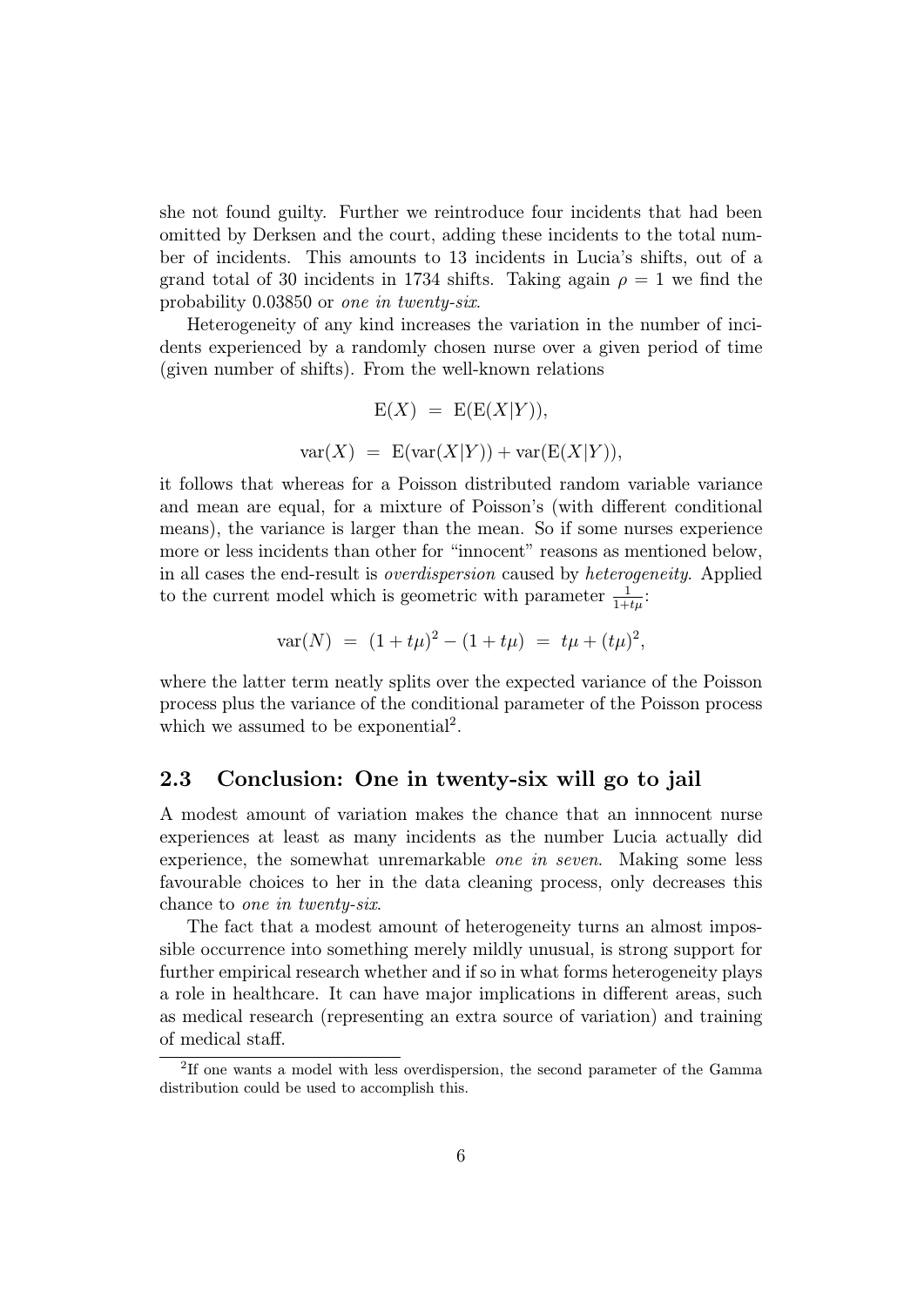Another aspect is concerned with the contrast between the outcomes of the different model assumptions. When reporting outcomes of calculations, some kind of robustness analysis should be included. Robustness not only of data and data acquisition, but but also robustness of the underlying model and calculations.

## 3 Extended discussion of heterogeneity

#### 3.1 Preliminary remarks

In the previous sections we showed that a modest amount of heterogeneity leads to different orders of magnitude in the outcomes of crucial calculations. In this section we address some of the underlying mechanisms which may lead to the postulated heterogeneity. We describe two general mechanisms causing heterogeneity. The first one concerns properties of subjects directly related to the intensity of the rate of incidents. The other mechanism is more indirect and results from 'spurious correlations', in which properties not related to the underlying intensity, influence the measurement via unexpected dependencies and systematic variations in variables assumed to be independent and uniform.

Related to this is another aspect of the data: the degree into which a specific model or null-hypothesis is susceptible to small variations in the data. We will show this to be the case in the original calculations. Although our example is tuned to this very specific case, it refers to a much more general caveat. It should be established how stable certain models are under small perturbations of the data.

#### 3.2 Are nurses interchangeable?

According to many medical specialists we have spoken to, nurses are indeed completely interchangeable with respect to the occurrence of medical emergencies among their patients. However according to nursing staff we have consulted, this is not the case at all. Different nurses have different styles and different personalities, and this can and does have a medical impact on the state of their patients. Especially regarding care of the dying, it is folk knowledge that terminally ill persons tend to die preferentially on the shifts of those nurses with whom they feel more comfortable. As far as we know there has been no statistical research on this phenomenon.

There is another obvious way in which the intensity of incidents depends on characteristics that vary over the population. Any event that can turn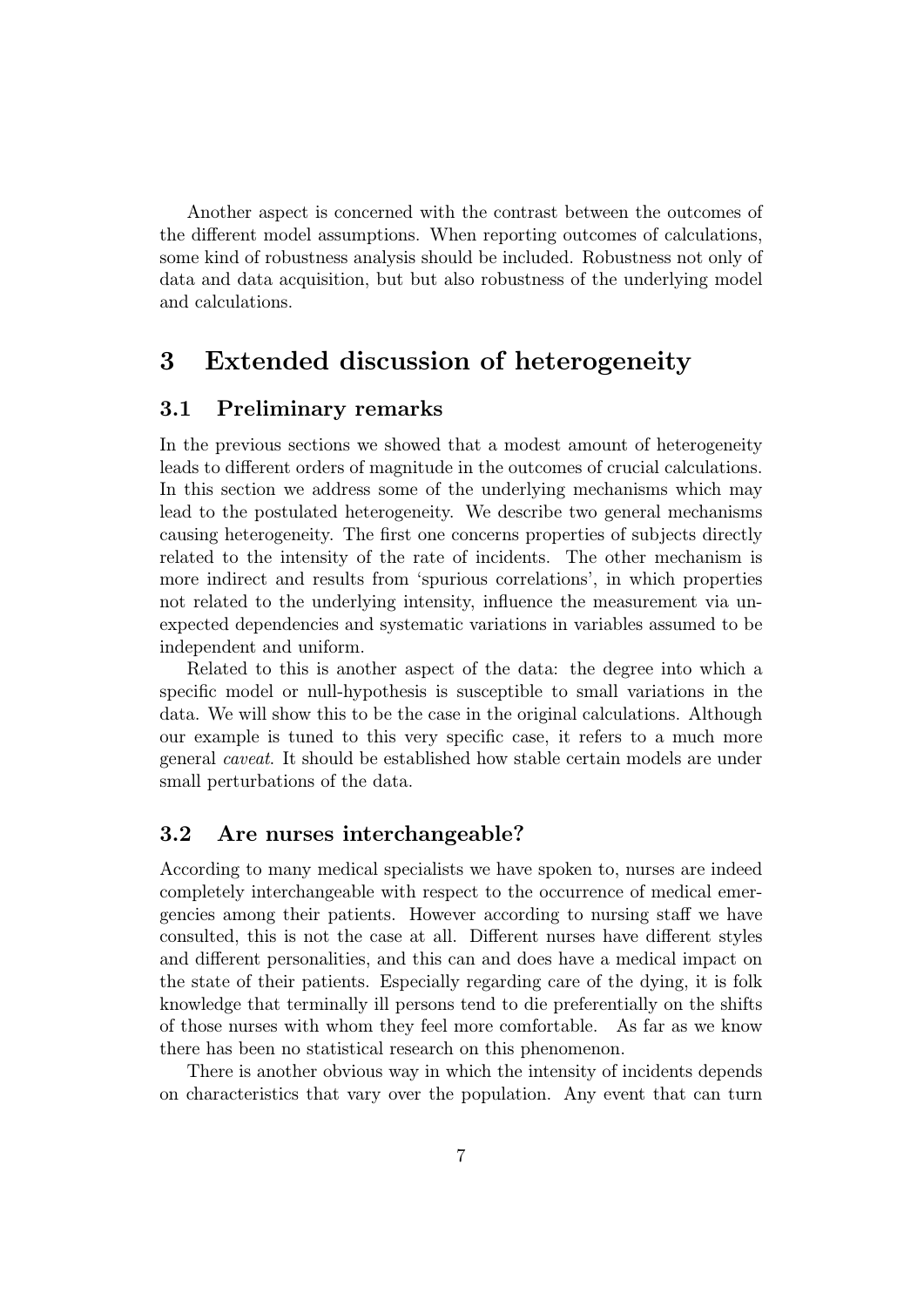out to be an 'incident' starts with the call of a doctor. And in all cases it is the nurse who decides to call a doctor. This decision is influenced by professional and personal attitude, past experience and personality traits like self-confidence. It seems obvious to us that these characteristics vary greatly in any population. Hence we assume that the intensity of experiencing incidents varies accordingly.

## 3.3 Inadequacy of the hypergeometric distribution as a model and spurious correlations

The model underlying the null-hypothesis (which led to the hypergeometric distribution) depend on two assumptions: Both the incidents and the nurses are assigned to shifts uniformly and independently of each other.

Above we have established two ways in which characteristics of individual subjects may lead to variation in the intensity of experiencing an incident. This variation is in contrast with one of the assumptions underlying the hypergeometric distribution: uniformity.

Next we discuss sources of correlation which correspond to indirect rather than direct causation: we speak then of spurious-correlation, correlation which can be explained by confounding factors, by common causes.

There are serious reasons to doubt the uniformity of incidents over shifts. There may occur periodical differences. The population of a hospital ward may vary over the seasons. The patients may differ in character and severity of illness due to seasonal influences. There are differences between day and night shifts and between weekend shifts and shifts on weekdays. Recently an extensive study of Dutch Intensive Care Units admissions shows a marked increase in deaths when the admission falls outside "office hours"[9]. Recall that there have to be nurses on duty throughout the night and throughout the weekends, while the medical specialists tend to have "normal working hours". Finally there is the periodical cycle of the circadian rhythm, influencing the condition of the patients and the attention of the medical staff[7]. There may be other, non-periodical variations that affect the uniformity of incidents. In the case of the Juliana Children's hospital there has been a rather sensitive matter of policy: whether very ill children, who are not going to live for very long, should die at home or in the hospital wards. We understand that this policy did change at least once at the JKZ in the period of interest. Presumably a change in policy concerning where the hospital wants children to die, will have impact on the rate of incidents. Further, incidents may be clustered, since one patient can give rise to several incidents.

On the other hand the way nurses are assigned to shifts is certainly not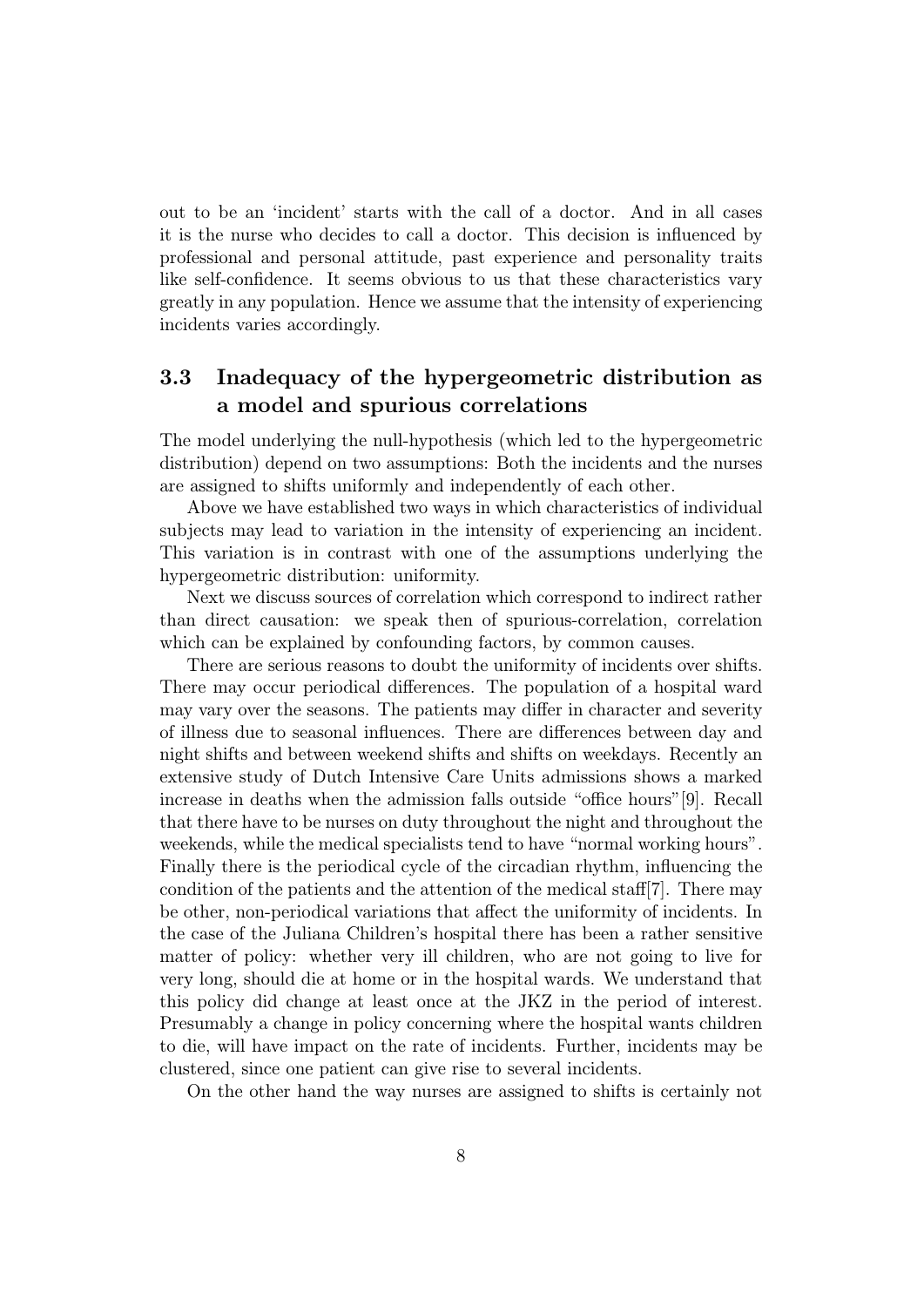uniform and 'random'. Nurses take shifts in patterns, for example several night shift on a row, alternated by rows of evening or day shifts. Nurses are assigned to shifts according to skills, qualification and other characteristics. Maybe some nurses take relatively more weekend shifts than others, because of personal circumstances.

Although both the assignment of nurses to shifts and the assignment of incidents to shifts are not uniform processes, one could hope that there might be some 'mixing' condition that makes the ultimate result indistinguishable from the postulated independence and uniformity. Certainly one may hope, but this magical mechanism should at least be made plausible.

Taken together, even if we consider both the shifts of a given nurse as a random process, and the incidents on a ward as a random process, and even if we consider the two processes as stochastically independent of one another, the assumption of constant intensities of either is a guess, not based on any evidence or argument. There may be patterns in the risk of incidents and there are certainly patterns in the shifts of nurses. These patterns may be correlated, through the process by which shifts are shared over the different nurses according to their different personal situations, their different wishes for particular kinds of shifts, their different qualifications, and the changing situation on the ward.

## 3.4 How stable is the null hypothesis under small changes in the data?

Consider the data (see section 5) of the ward at JKZ before revision. These numbers and their interpretation are at the root of what turned out to be one of the gravest miscarriages of justice of the Dutch Juridical system. Under the assumption of the hypergeometric distribution the probability of this configuration is very small, less than one in nine million. The configuration is in some respects extreme: eight out of eight incidents occur in the shift of one nurse. However the data are in another respect also conspicuous: no incidents occur in the 887 shifts where this nurse was not present. The data collection had been far from flawless, with no formal definition of incident, no or incomplete documentation, and rested at least in part on recollection of witnesses who were aware of which facts were looked for. Assuming the possibility of tiny flaws in the process of data acquisition, it is legitimate to investigate the effect of  $1, 2, \ldots, 8$  incidents that could have been forgotten, or overlooked. This amounts to allowing a maximal error of less than one percent. The results are quite remarkable; in table 1 we give the inverses of the probabilities rounded to integers.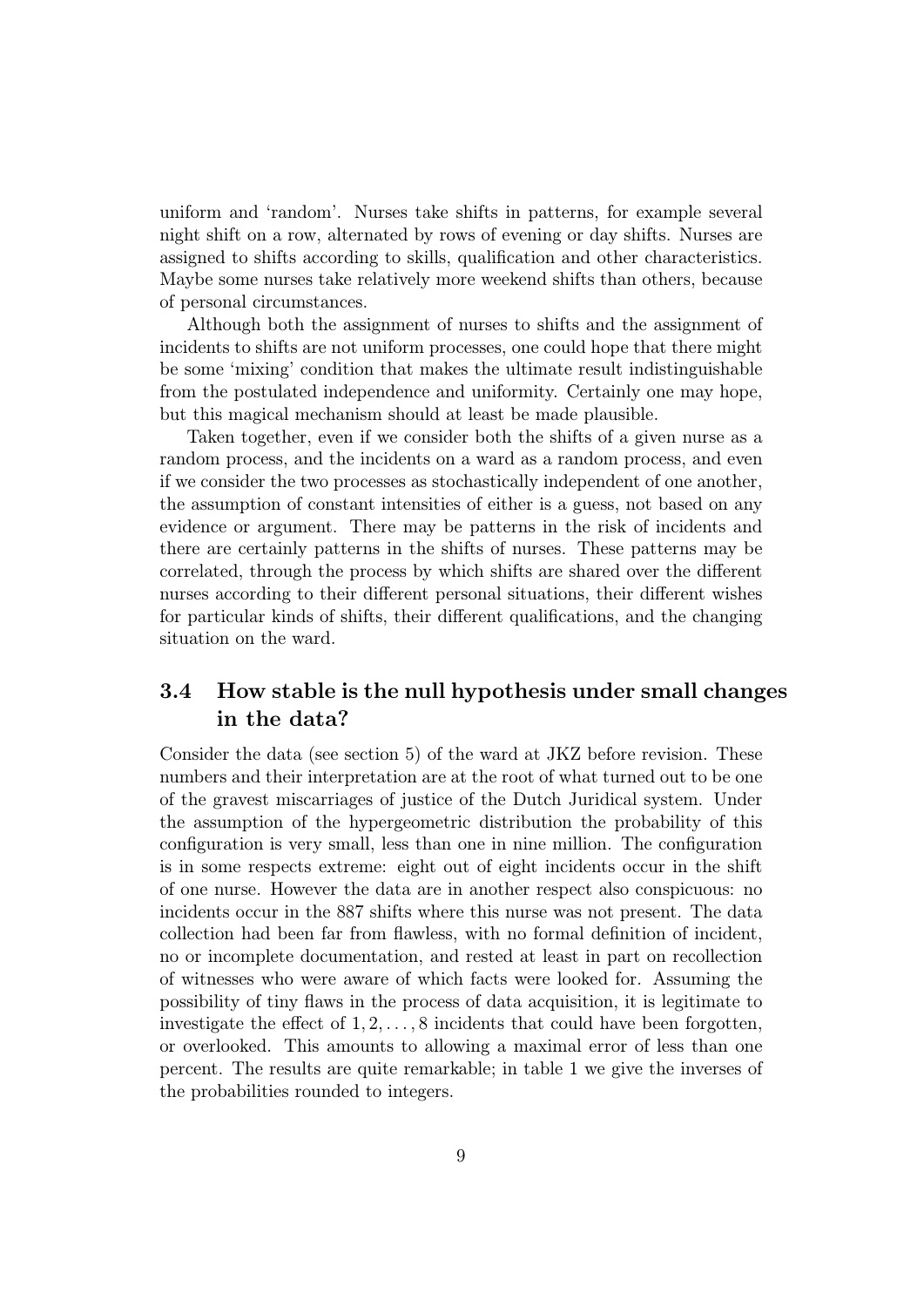Table 1: The effect of perturbations on the probabilities

| Shifts with incidents        |       |                     |        |       |       |
|------------------------------|-------|---------------------|--------|-------|-------|
| outside Lucia's (postulated) |       |                     |        |       |       |
| Inverse probability          |       | $9043864$   1137586 | 257538 | 79497 | 29989 |
| Shifts (continued)           |       |                     |        |       |       |
| Inverse probability          | 13051 | 6329                | 3341   | 1889  |       |

The large numbers vanish easily. Six or more incidents not remembered, not reported, or just defined away make the difference between astronomically small on the one hand and very unusual on the other. This shows that the model underlying the null hypothesis is sensitive to small errors in the data.

A judgement on data quality is not only the concern of a statistician. Judges are used to inconsistent and incomplete data (statements), psychologists are very well aware of the possible fallacies of memory. Both groups have their own professional standards of how to deal with these phenomena. A statistician, however, should point out what the effects of these phenomena can be on the outcome of his models.

If this model is used to corroborate evidence this sensitivity should be made explicit, just as adverse workings of a medicine are mentioned explicitly for the users.

## 4 Concluding remarks on the effects of heterogeneity

In the body of this paper we have shown the dramatic effect a modest amount of heterogeneity can have on tail probabilities, the probability that one nurse would experience a strikingly large amount of incidents. In the current data heterogeneity may stem from many different origins, be it variation in the characteristics of nurses, variation in the circumstances in time, or correlation between these. Room for subjective bias in data acquisition is, among others, a form of variation over the nurses. One of the outcomes of this section is, rather surprisingly, that a simple non-parametric model like that of the hypergeometric distribution is based on assumptions that have to be verified, maybe restricting it applicability in general.

Given the effects of heterogeneity on the outcomes, an analysis of possible sources of heterogeneity and their possible outcomes should accompany statistical reports, especially when there is so much at stake.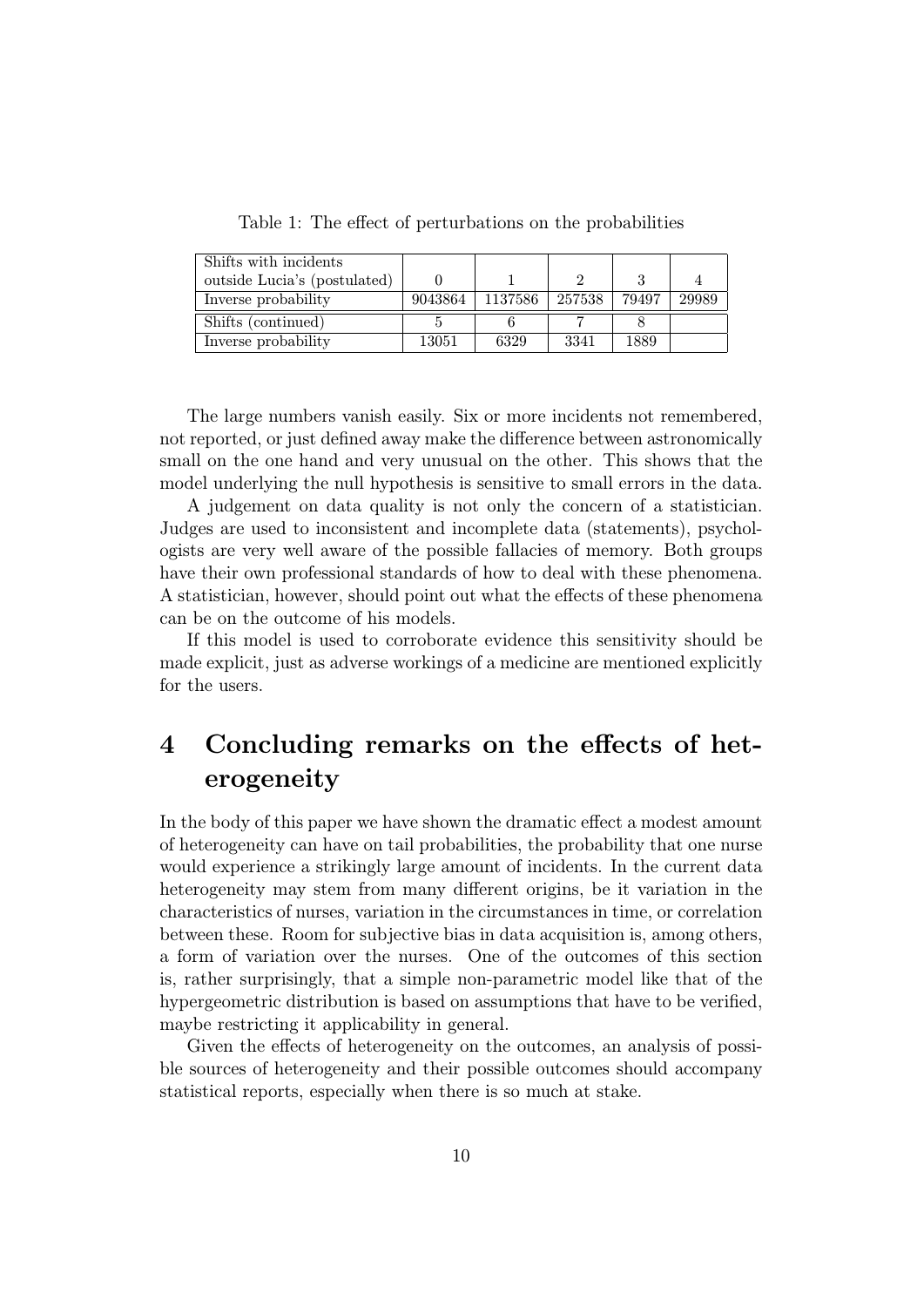We conjecture that a more open minded and careful analysis of the data on the early stages of what was to become the case 'Lucia de B.' would have dampened the initial panic. The initial analyses which produced the astronomical small probabilities have been decisive in creating a very narrow mindset and tipped off the disastrous course of events.

## 5 Appendix: The data

In this section we present the data that were used in the various stages of the trial of Lucia de Berk. We rely mainly on the work of Derksen and de Noo [2] and use also data from the unpublished reports of Elffers [5] and [4].

One of the key features of the data was the flawed data collection. Here different 'research' disciplines came into conflict: criminal investigation and 'scientific' data gathering are very different. Their objectives, methods and results are not compatible. Criminal investigation is started when there is (suspicion of) a crime, hence it is looking for or hunting down a suspect; it is not looking for a crime. If there is need for meaningful statistics another approach is needed guaranteeing clear definitions and uniformity of the data collection. In the case of Lucia de Berk this clash of cultures proved disastrous. Incidents without Lucia were discarded, incidents were declassified without clear reasons. The defense lawyer discovered extra shifts without incidents and incidents outside shifts of Lucia. Moreover the data collection rested for a large part on memory. Clearly, the context of a criminal investigation is mind setting: on the one hand the witnesses know what is looked for (and some of them may already be convinced of the guilt of the suspect), on the other hand fear of implicating one's self and friends can considerably distort memory.

We will summarize the data for each ward and give an overview of which incidents were counted in the various calculations. We start with an overview of all incidents followed by the tables for each ward, one for the original data one for the corrected data.

One incident at JKZ, although judged to be an attempted murder, has been excluded from all statistical calculations (18/09/00) since it fell outside the timeframe for reference. Another incident has been excluded in the early stages of the trial  $(18/04/01)$ . A third incident has been moved on formal grounds from the statistical calculations, but was still included in the verdict of the court. The incident of  $(09/05/97)$  is included in the verdict and was essential in the construction of the proof. By lack of other data it is left out of any computations.

To test stability of the calculations see table 1 we have used the data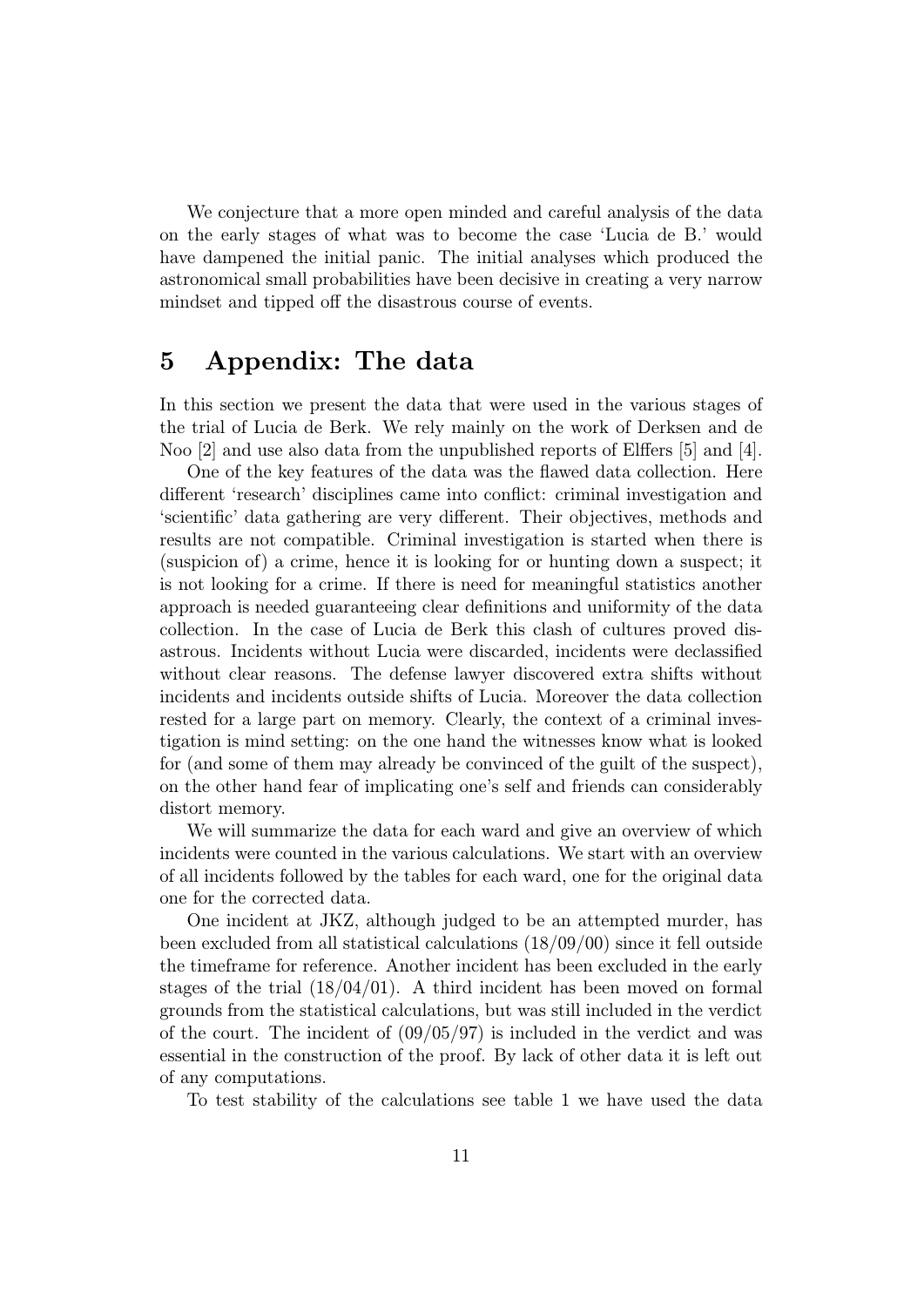Table 2: All incidents

| Name $\alpha$ :                     | $\overline{\mathbf{V}}$ . 2004 $^b$ | E9 <sup>c</sup> | ${\bf E8}^c$             | $E7^c$            | $\overline{\mathbf{G}\mathbf{G}\mathbf{J7}^{d}}$ | $\overline{\mathbf{GGJ13}^{d}}$ | $\mathrm{Remarks}^e$ |
|-------------------------------------|-------------------------------------|-----------------|--------------------------|-------------------|--------------------------------------------------|---------------------------------|----------------------|
| Eda(18/09/00)                       | A                                   |                 |                          |                   | $\overline{\phantom{0}}$                         |                                 | Dropped              |
| Ka $I(10/10/00)$                    |                                     |                 |                          |                   |                                                  |                                 | New, out             |
| Jouad(10/10/00)                     | М                                   | X               | X                        | X                 | X                                                | X                               |                      |
| Ka II $(25/10/00)$                  | М                                   | X               | X                        | X                 | X                                                | X                               |                      |
| Kemal $I(27/10/00)$                 |                                     | X               | X                        | X                 |                                                  | X                               |                      |
| Kemal II $(20/12/00)$               |                                     | X               | X                        | X                 |                                                  | X                               |                      |
| $Sadia(17/01/01)^f$                 |                                     |                 |                          |                   |                                                  |                                 | Moved, out           |
| Achmad $I(25/01/01)$                | A                                   | X               | X                        | X                 | X                                                | X                               |                      |
| Achmad II $(23/02/01)$              | М                                   | X               | X                        |                   |                                                  |                                 | Moved, out           |
| Kemal III $(02/03/01)$              |                                     |                 |                          |                   |                                                  |                                 | New, out             |
| Sarah(18/04/01)                     |                                     | X               | $\overline{\phantom{a}}$ | $\qquad \qquad =$ | $\overline{\phantom{a}}$                         | $\blacksquare$                  | Dropped              |
| Achraf(01/09/01)                    | A                                   | X               | X                        | X                 | X                                                | X                               |                      |
| $\overline{\text{Amber}(04/09/01)}$ | М                                   | X               | X                        | X                 | X                                                | X                               |                      |
| Zonneveld $(27/11/97)$ R            | М                                   |                 |                          |                   | $\overline{\mathrm{X}}$                          | X                               |                      |
| $Wang(12/11/97)$ R                  | М                                   |                 |                          |                   | X                                                | X                               |                      |
| De Koning $(09/05/97)$ L            | М                                   |                 |                          |                   | $\overline{\phantom{a}}$                         |                                 | Dropped              |
| Unknown RKZ-42                      |                                     |                 |                          |                   |                                                  | $\overline{4}$                  | Extra                |
| Total:                              |                                     |                 |                          |                   | 26                                               | 30                              |                      |

<sup>a</sup>Name and date of incidents, R: RKZ, L: Leyenburg Hospital

 $b$ V. 2004: Verdict 2004, A: Attempt; M: Murder

 $c$ E9 Elfers with 9 cases etc. (All in JKZ)

 ${}^d$ GGJ7 Gill and Groenenboom and De Jong with 7 cases etc. (in all wards)

<sup>e</sup>Remarks: Dropped: dropped from statistical calculations; out: outside Lucia's shift.

<sup>f</sup>We are not aware of any set, including this case.

represented above, since the case of (18/04/01) was special.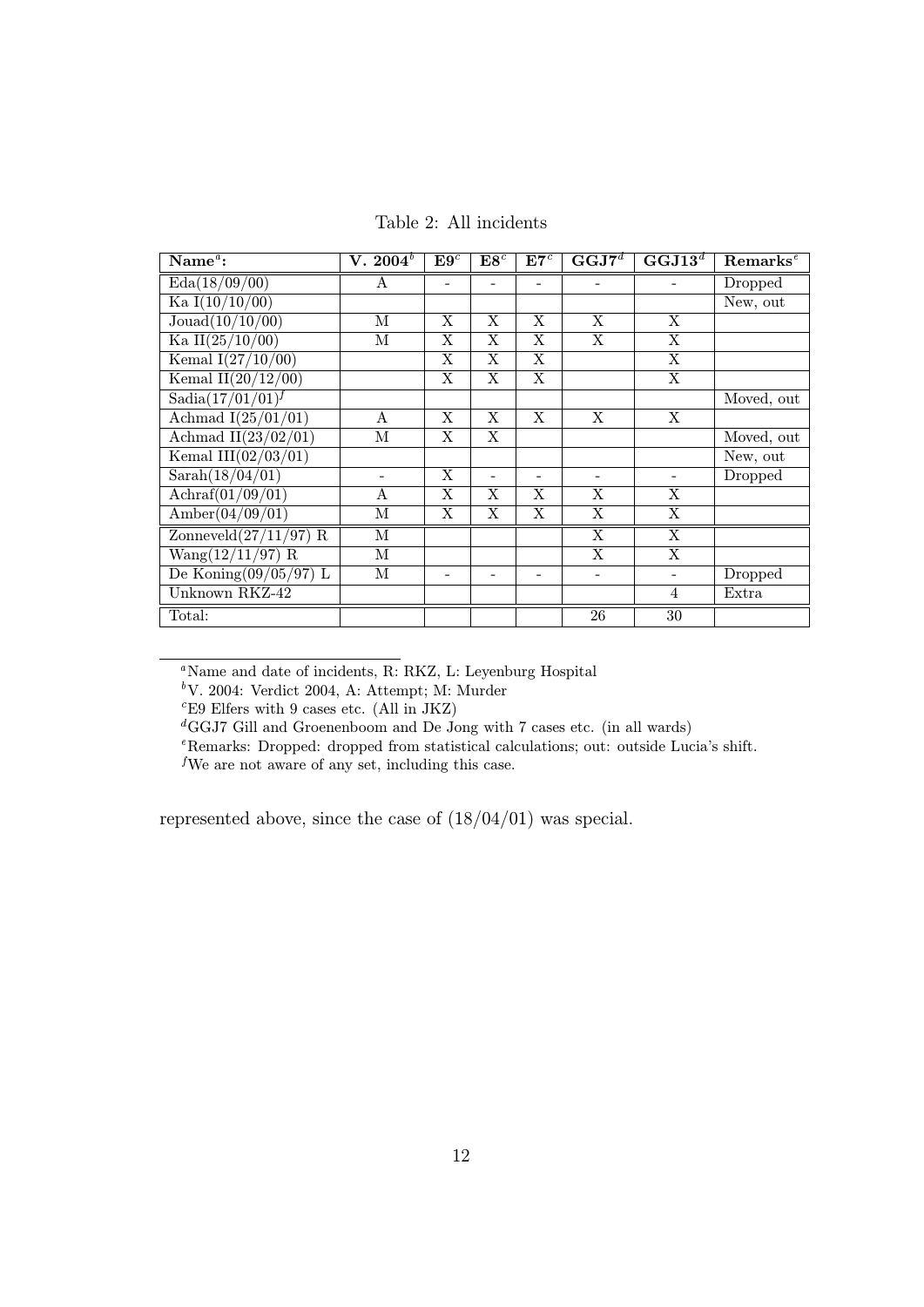| <b>Shifts</b><br>in JKZ | with<br>incident | without $\parallel$ Total<br>incident |      | Shifts<br>in JKZ | Awold of James James was consumed awound<br>$\quad$ with<br>incident | without $\parallel$ Total<br>incident |      |
|-------------------------|------------------|---------------------------------------|------|------------------|----------------------------------------------------------------------|---------------------------------------|------|
| Lucia                   | $\mathbf{a}$     | 133                                   | 142  | Lucia            |                                                                      | 135                                   | 142  |
| <b>Others</b>           |                  | 887                                   | 887  | <b>Others</b>    |                                                                      | 883                                   | 887  |
| Total                   |                  | 1020                                  | 1029 | Total            |                                                                      | 1017                                  | 1029 |

Table 3: JKZ, original and corrected data

<sup>a</sup>Also used with 9 incidents with column total equalling 9

Table 4: RKZ-42, original and corrected data

| <b>Shifts</b> | with     | without  | Total | <b>Shifts</b> | with     | without  | Total |
|---------------|----------|----------|-------|---------------|----------|----------|-------|
| in $RKZ-42$   | incident | incident |       | in $RKZ-42$   | incident | incident |       |
| Lucia         |          | 53       | 58    | Lucia         |          |          | 58    |
| <b>Others</b> |          | 272      | 281   | <b>Others</b> |          | 272      | 281   |
| Total         |          | 325      | 339   | $\rm Total$   |          | 329      | 339   |

Table 5: RKZ-41, corrected data

| <b>Shifts</b><br>in $RKZ-41$ | with<br>incident | without<br>incident | Total | <b>Shifts</b><br>in $RKZ-41$ | with<br>incident | without<br>incident | Total |
|------------------------------|------------------|---------------------|-------|------------------------------|------------------|---------------------|-------|
| Lucia                        |                  |                     |       | Lucia                        |                  | $\Omega$            |       |
| <b>Others</b>                |                  | 361                 | 365   | <b>Others</b>                |                  | 359                 | 363   |
| Total                        |                  | 361                 | 366   | $\text{Total}$               |                  | 361                 | 366   |

<sup>a</sup>Discovered by the defense lawyer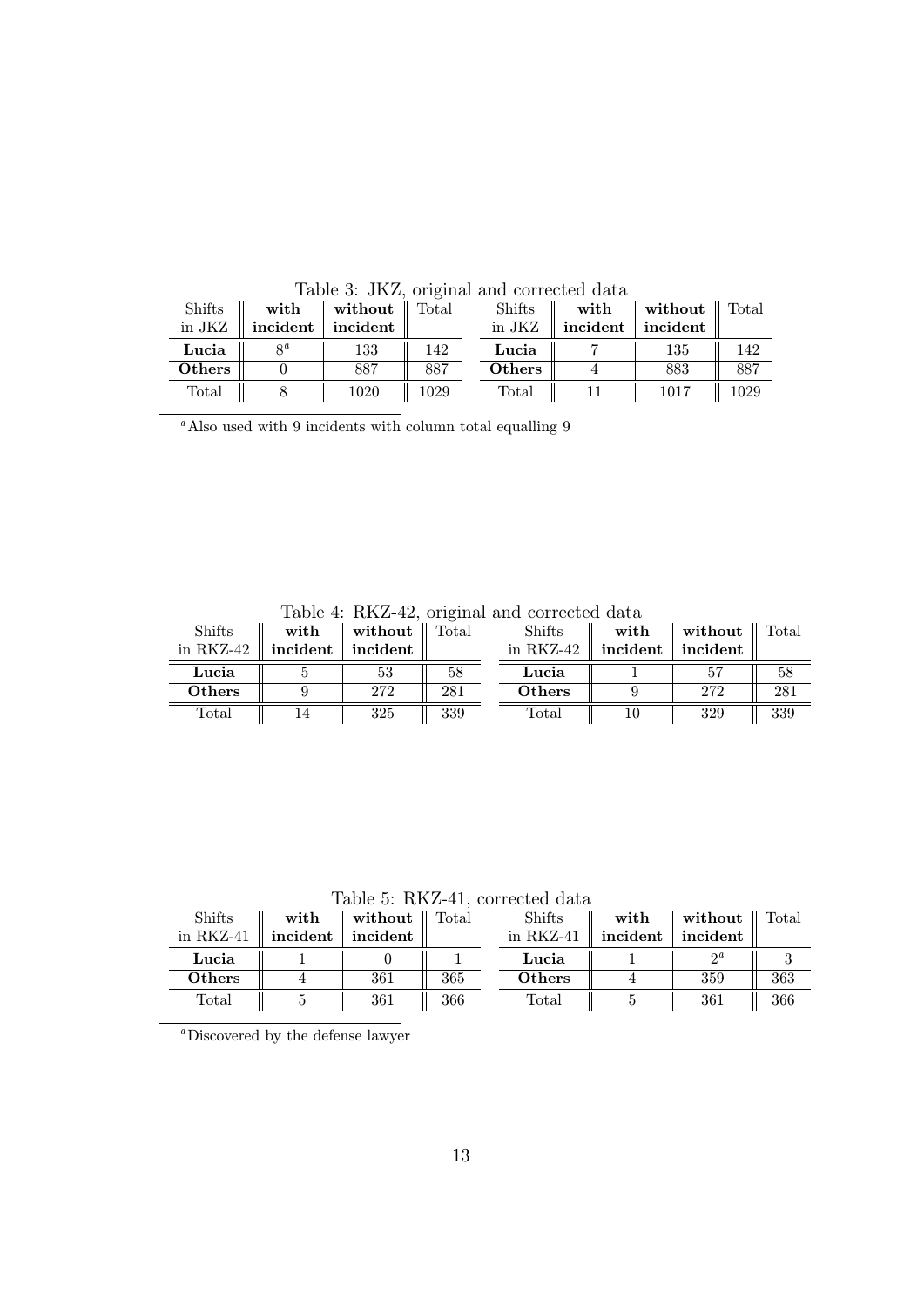## References

- [1] A.C. Brantley and R.H. Kosky. Serial murder in the netherlands: A look at motivation, behavior, and characteristics. FBI Law Enforcement Bulletin, 74(1):26–32, 2005.
- [2] A.A. Derksen. Lucia de B. Reconstructie van een gerechtelijke dwaling. Veen Magazines BV, 2007.
- [3] A.A. Derksen and M. Meijsing. The fabrication of facts: The lure of the incredible coincidence. In Legal Evidence and Proof, H. Kaptein, H. Prakken and B. Verheij (eds), pages 39–70. Ashgate, 2009.
- [4] H. Elffers. Nadere analyse: Verdeling reanimatie- en overlijdensgevallen in het juliana kinderziekenhuis en rode kruisziekenhuis. Unpublished report to the Court, May 29 2002.
- [5] H. Elffers. Verdeling reanimatie- en overlijdensgevallen in het juliana kinderziekenhuis en rode kruisziekenhuis. Unpublished report to the Court, May 8 2002.
- [6] S.E. Fienberg and D.H. Kaye. Legal and statistical aspects of some mysterious clusters. J. R. Stat. Soc. (A), 154:61–74, 1991.
- [7] Kuhn G. Circadian rhythm, shift work, and emergency medicine. Ann Emerg Med, 37:88–98, 2000.
- [8] R.D. Gill. Lies, damned lies, and legal truths. In L. Mommers, H. Franken, J. van den Herik, F. van der Klaauw and G.J. Zwenne Het Binnenste Buiten (Liber Amicorum ter Gelegenheid van het Emeritaat van prof.dr. Aernout H.J. Schmidt, hoogleraar Recht en Informatica de Leiden), pages 39–50. eLaw@Leiden, Law Faculty, University Leiden, 2009.
- [9] Hans A. J. M. Kuijsten, Sylvia Brinkman, Iwan A. Meynaar, Peter E. Spronk, Johan I. van der Spoel, Rob J. Bosman, Nicolette F. de Keizer, Ameen Abu-Hanna, and Dylan W. de Lange. Hospital mortality is associated with icu admission time. Intensive Care Med, online first, 2010.
- [10] R. Meester, M. Collins, R.D. Gill, and M. van Lambalgen. On the (ab)use of statistics in the legal case against the nurse Lucia de B. Probability and Risk, 5:233–250, 2007. With discussion by David Lucy.